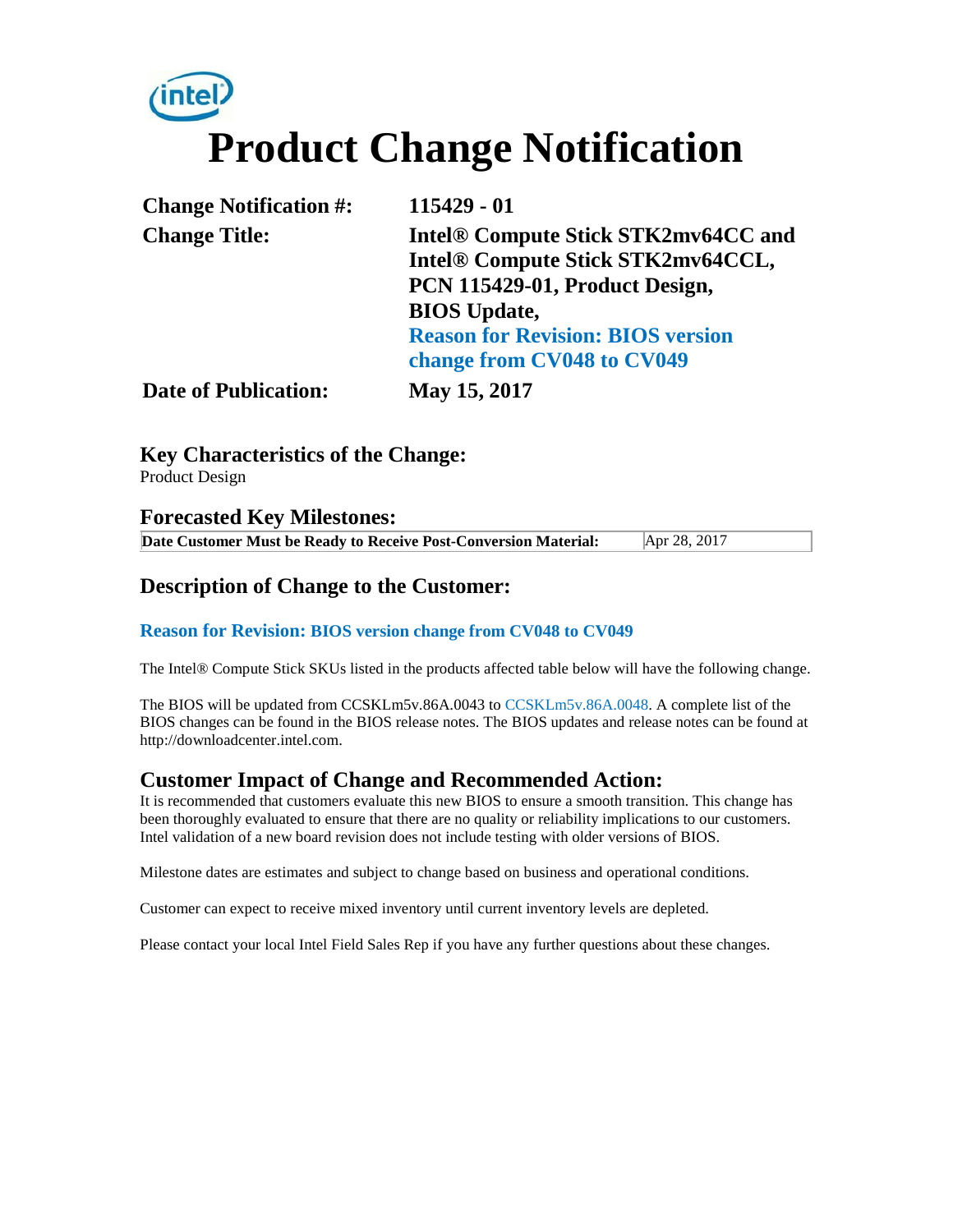## **Products Affected / Intel Ordering Codes:**

| <b>Product Code</b>    | MMH |            |            |              | <b>Pre Change SA Pre Change AA Post Change SA Post Change AA</b> |
|------------------------|-----|------------|------------|--------------|------------------------------------------------------------------|
| BLKSTK2MV64CC   944715 |     | H87914-206 | H89290-503 | ' H87914-207 | H89290-504                                                       |
| BLKSTK2MV64CCL 947056  |     | H97104-205 | H89290-503 | H97104-206   | H89290-504                                                       |

## **PCN Revision History:**

| <b>Date of Revision:</b> | <b>Revision Number:</b> | <b>Reason:</b>                               |
|--------------------------|-------------------------|----------------------------------------------|
| April 12, 2017           | 00                      | Originally Published PCN                     |
| May 15, 2017             |                         | BIOS version change from CV048<br>to $CV049$ |